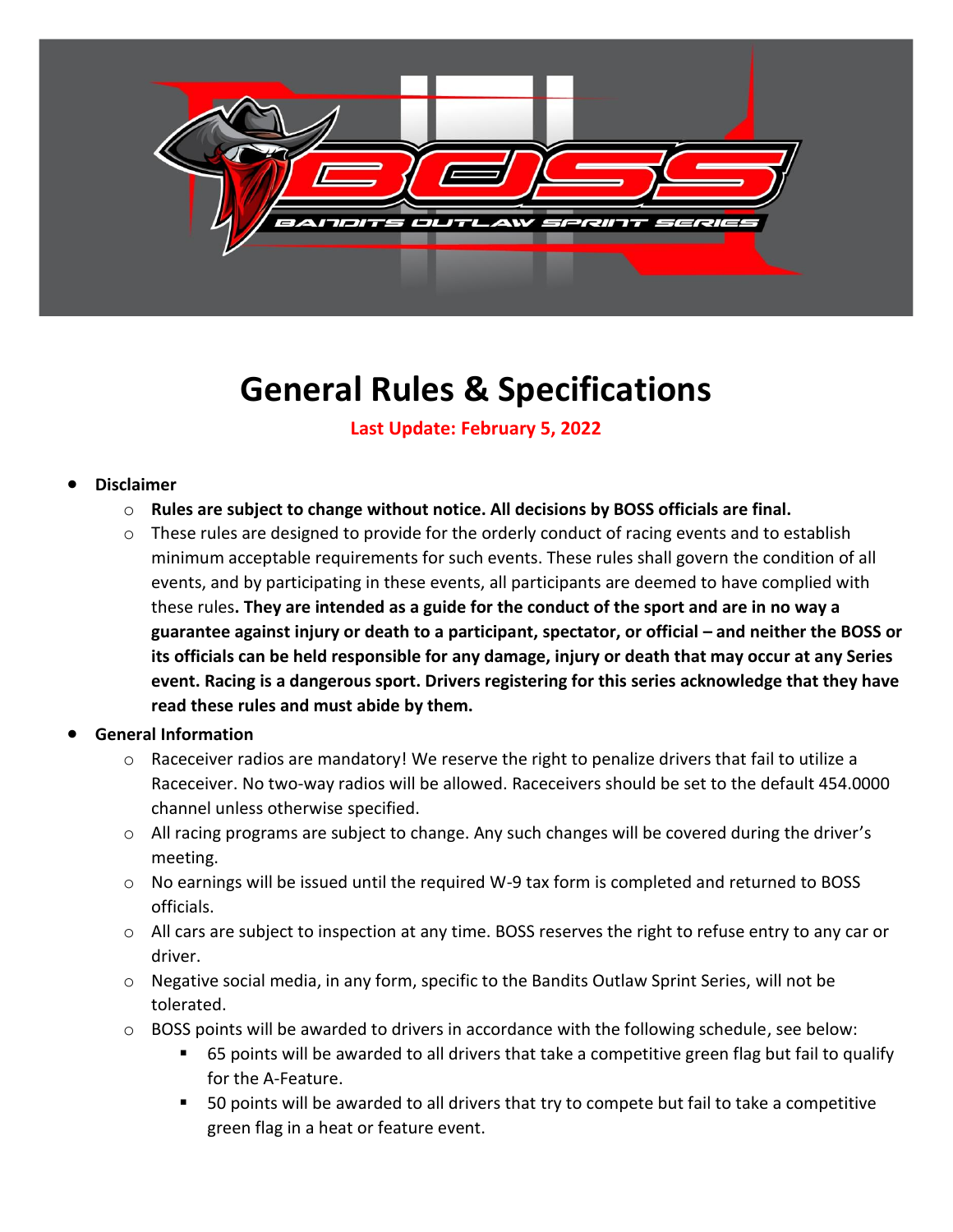| <b>A FEATURE POINTS</b> |        |                             |  |  |  |  |
|-------------------------|--------|-----------------------------|--|--|--|--|
| 1.150                   | 9.113  | 17.96                       |  |  |  |  |
| 2.142                   | 10.110 | 18.94                       |  |  |  |  |
| 3.135                   | 11.108 | 19.92                       |  |  |  |  |
| 4.130                   | 12.106 | 20.90                       |  |  |  |  |
| 5.125                   | 13.104 | 21. 89-if added by promoter |  |  |  |  |
| 6.122                   | 14.102 | 22. 88-if added by promoter |  |  |  |  |
| 7.119                   | 15.100 | 23. 87-if added by promoter |  |  |  |  |
| 8.116                   | 16.98  | 24. 86-if added by promoter |  |  |  |  |

## • **Safety Equipment**

o Flame retardant driver suit, gloves, and shoes are mandatory. A full-faced helmet is mandatory. A head and neck restraint system are highly recommended.

## • **Qualifying Procedures**

- o Qualifying heat races will be held at all events. Lineups are determined by a random pill draw. There is a \$20 per event draw fee, unless otherwise stated, due prior to the draw. Please, no checks!
- o The draw is held at the close of the driver's meeting. It is the responsibility of the driver, or a team representative to be present for the draw. Any team that fails to draw-in will be allowed to start at the tail of a heat race, but will receive no passing points, only finishing points. No exceptions will be made.
- $\circ$  The passing point system, see below, will be used to determine the starting positions in the feature events. Drivers will receive qualifying points for passing as well as finishing positions in their heat races.
- o The top 16 in qualifying points will transfer directly to the A-Feature. The top 16 will start the Afeature straight up; no redraw or invert.
- o All remaining drivers will transfer to a B-feature. Depending on car count, multiple B-features, Cfeatures, etc., may be needed. B-feature lineups will be straight up, based on qualifying points. Bfeature drivers will compete for positions 16-20 in the A-feature, unless otherwise specified.

|        |                | <b>Start</b> |              |      |      |      |      |      |      |      |      |      |     |
|--------|----------------|--------------|--------------|------|------|------|------|------|------|------|------|------|-----|
|        |                | 1            | $\mathbf{2}$ | 3    | 4    | 5    | 6    | 7    | 8    | 9    | 10   | 11   | 12  |
| Finish | 1              | 100          | 105          | 110  | 115  | 120  | 125  | 130  | 135  | 140  | 145  | 150  | 155 |
|        | $\overline{2}$ | 91.5         | 93           | 98   | 103  | 108  | 113  | 118  | 123  | 128  | 133  | 138  | 143 |
|        | 3              | 83           | 84.5         | 86   | 91   | 96   | 101  | 106  | 111  | 116  | 121  | 126  | 131 |
|        | 4              | 74.5         | 76           | 77.5 | 79   | 84   | 89   | 94   | 99   | 104  | 109  | 114  | 119 |
|        | 5              | 66           | 67.5         | 69   | 70.5 | 72   | 77   | 82   | 87   | 92   | 97   | 102  | 107 |
|        | 6              | 57.5         | 59           | 60.5 | 62   | 63.5 | 65   | 70   | 75   | 80   | 85   | 90   | 95  |
|        | $\overline{7}$ | 49           | 50.5         | 52   | 53.5 | 55   | 56.5 | 58   | 63   | 68   | 73   | 78   | 83  |
|        | 8              | 40.5         | 42           | 43.5 | 45   | 46.5 | 48   | 49.5 | 51   | 56   | 61   | 66   | 71  |
|        | 9              | 32           | 33.5         | 35   | 36.5 | 38   | 39.5 | 41   | 42.5 | 44   | 49   | 54   | 59  |
|        | 10             | 23.5         | 25           | 26.5 | 28   | 29.5 | 31   | 32.5 | 34   | 35.5 | 37   | 42   | 47  |
|        | 11             | 15           | 16.5         | 18   | 19.5 | 21   | 22.5 | 24   | 25.5 | 27   | 28.5 | 30   | 35  |
|        | 12             | 6.5          | 8            | 9.5  | 11   | 12.5 | 14   | 15.5 | 17   | 18.5 | 20   | 21.5 | 23  |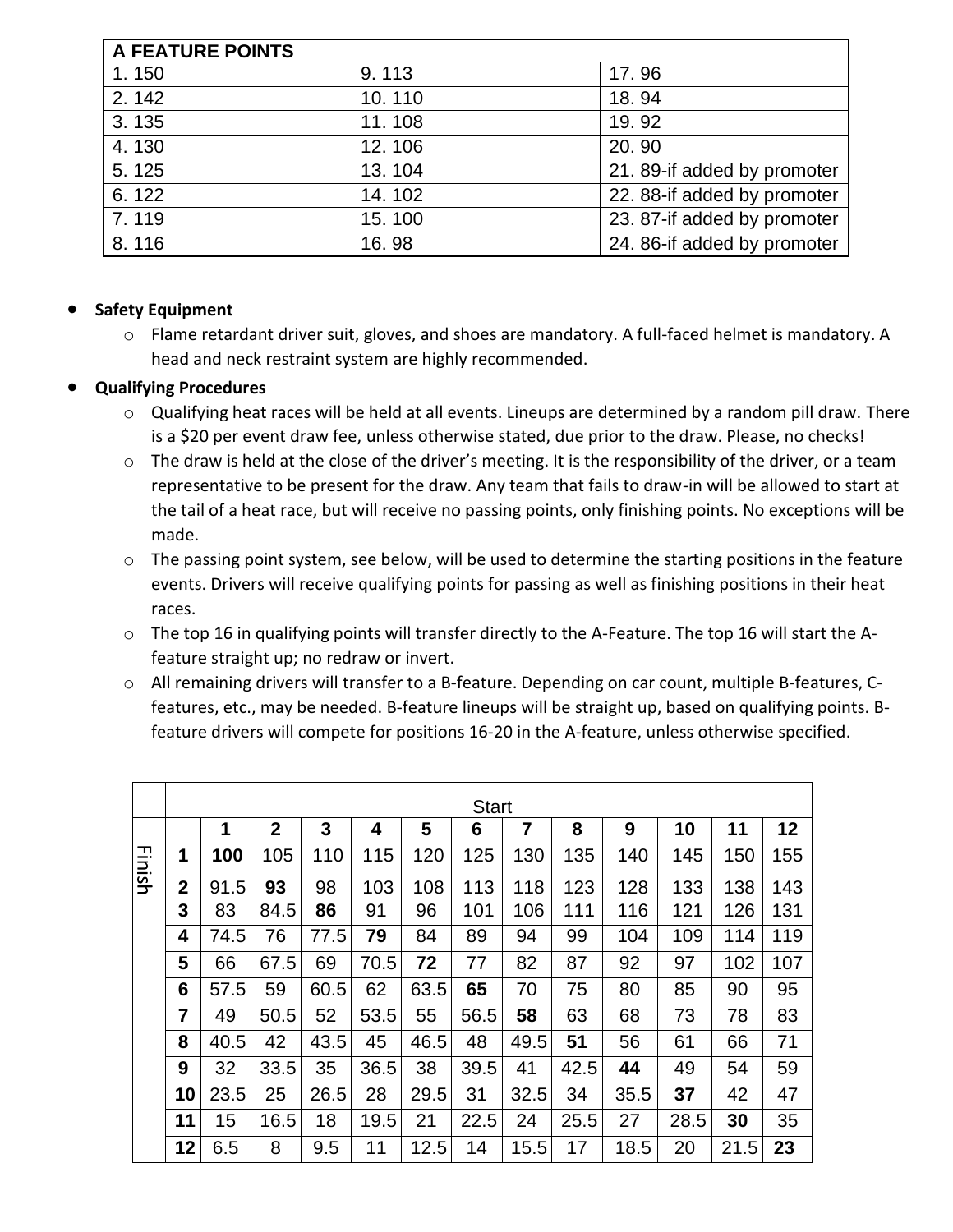## • **Race Procedures**

- o **Push Starts**
	- **EXECT** All push starts will take place on the racetrack, unless otherwise specified. Spread out when you roll out onto the racing surface. BOSS officials will signal drivers when it is safe to push off. **Do not push off until BOSS officials have signaled to do so!**
	- Cars that require a second push during their heat and or feature race, will be placed at the rear.
- o **Hot Laps** All participants will hot lap by heat race. Spread out! This is not an official race! Work together to increase your speed!
- o **Starts/Restarts**
	- All starts and restarts will take place at the white line, near the exit of turn 4.
	- The pole car sets the pace. The front row will start the race together when they reach the white line.
	- All initial starts will be double file. Restarts will feature the pole car on the front row, with the remainder of the field, in order, behind the pole car.

## • **Engine Rules**

- o No cubic inch limit. Any engine combination is acceptable. Engines must be naturally aspirated, no forced induction. No turbo chargers, super chargers, etc.
- o **Absolutely no traction control devices of any kind are allowed!**
- **Car Rules**
	- o Any sprint car type chassis is allowed.
	- $\circ$  Only sprint car type bodies and tail tanks will be allowed. No foils, rudders, or panels are to extend beyond the roll cage.
	- $\circ$  Cars must weigh a minimum of 1500 lbs., including the driver, at the conclusion of the race.
		- **Race teams who chose to utilize an aluminum block must locate all bolt-on weight AHEAD of the rear motor plate.**
	- o No cockpit adjustable devices of any kind.
	- o **Mufflers** are NOT required unless the hosting racetrack requires mufflers. When specified by the racetrack, any type of muffler is acceptable.

## • **Top Wing (see illustration below)**

- o **Max top wing angle is 20 degrees**, with a +1-degree tolerance. Measured from the center of the leading edge to the center of the trailing edge (not including the wicker bill on flat top wings). Measurements are made by laying a straight edge down the center of the wing, parallel to the side boards, and then using a gauge to determine the angle.
- o A top wing measurement-instructional video can be found here,<https://youtu.be/eCs7LjQctvw>
- o The top wing cannot be cockpit/driver adjustable. **All cars must utilize a manual slider mechanism.**
- o Center foil maximum size of 25 square feet, with a maximum width of 60 inches, with a one degree plus or minus tolerance. Center foil shall be fully sheathed in aluminum. Vent holes are strictly prohibited.
- o No wicker bill or Gurney lips permitted on the center foil, **unless the center foil is totally flat, then a ONE INCH wicker bill is allowed.**
- $\circ$  Other than the slider mechanism, no moving parts allowed on or in the foil structure.
- $\circ$  The 12-inch section located at the rear of the center foil must not have the belly/curl arc out of proportion with the rest of the center foil. The belly/curl must span the entire length of the center foil and appear to be a gradual arc with the deepest point no further back than 48 inches from the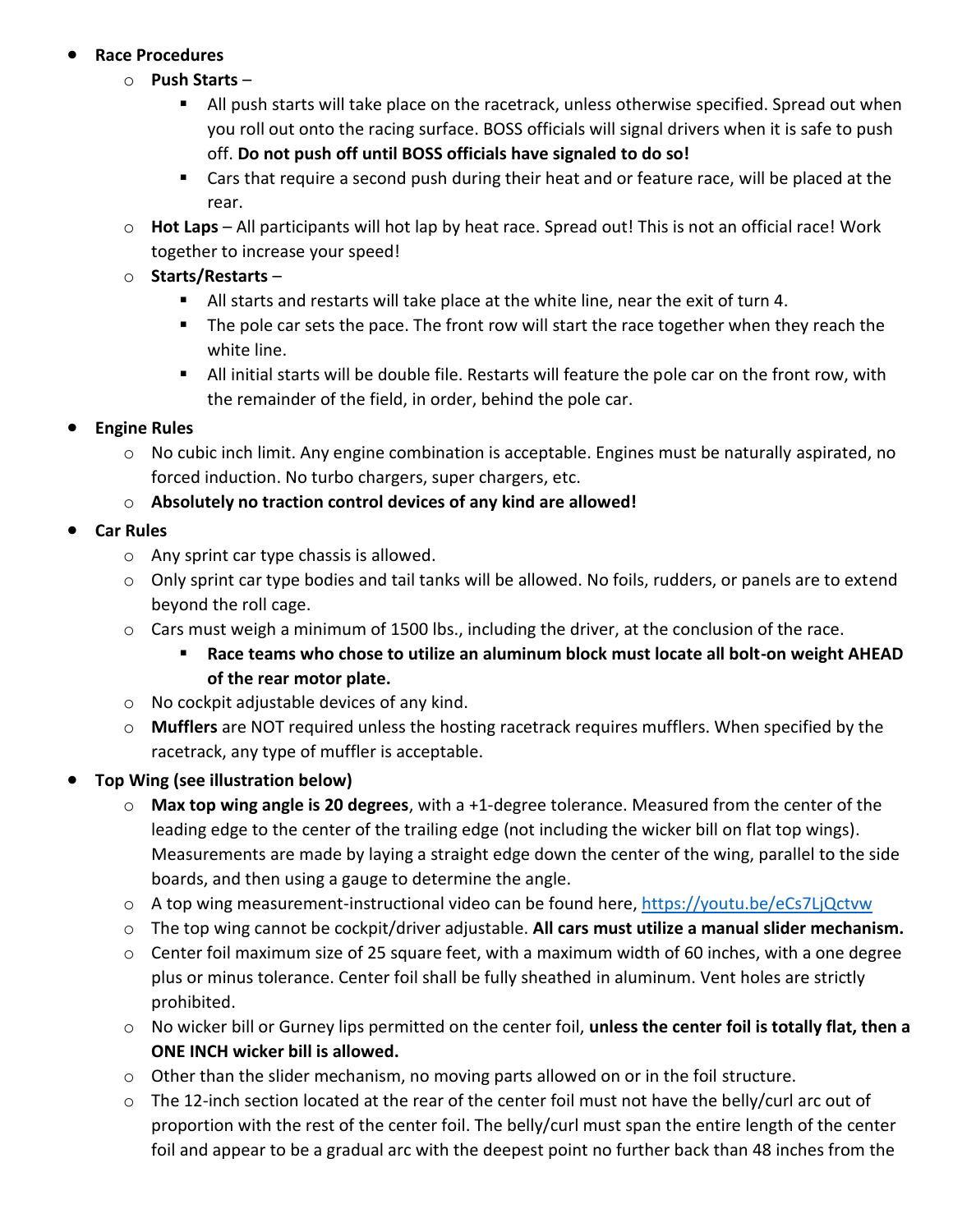leading edge. As measured on a 12-inch straight edge, the belly at 6 inches from the rear of the foil may not be deeper than ½ inch.

- o The belly/curl arc must start at the radius of the center foil's leading edge and shall not exceed a depth of 2.5 inches. Center foil thickness cannot exceed 9 inches. Center foil top surface from side to side must remain flat. Center foil must be one-piece construction. No split or biwings will be allowed. Wings must be fabricated of metal alloys only. No fiberglass, carbon fiber, etc.
- o Two stationary foils or rudders will be allowed to run the entire length of the underneath portion of the top wing. Maximum height proportions are 1 inch at the front and 3 inches at the rear. Nowhere shall the foil/rudder exceed 3 inches in height.



#### • **Nose Wing (see illustration below)**

- o Center foil maximum size of 6 square feet, with maximum width of 36 inches, with a one degree plus or minus tolerance. Center foil shall be fully sheathed in aluminum. No vent holes allowed.
- o Wicker bills up to 1 inch are allowed on nose wing, flat or dished.
- o Center foil top surface from side to side must remain flat. Center foil must be one piece. No split or biwings will be allowed. No moving parts allowed on or in foil structure.
- o The 5" section located at the rear of the front foil must not have a belly/curl arc that is out of proportion with the rest of the front foil. As measured with a 5-inch straight edge, the belly at 2.5 inches from the rear of the foil may not be deeper than 3/8 inch.
- o The belly/curl arc must span the entire length of the front foil and appear to be a gradual arc with the deepest point no further back than 12 inches from the leading edge. The belly/curl arc must start at the front foil's leading edge and shall not exceed a depth of 2 inches. Top foil thickness cannot exceed 3.6 inches.
- o No rudders or fins on nose wings

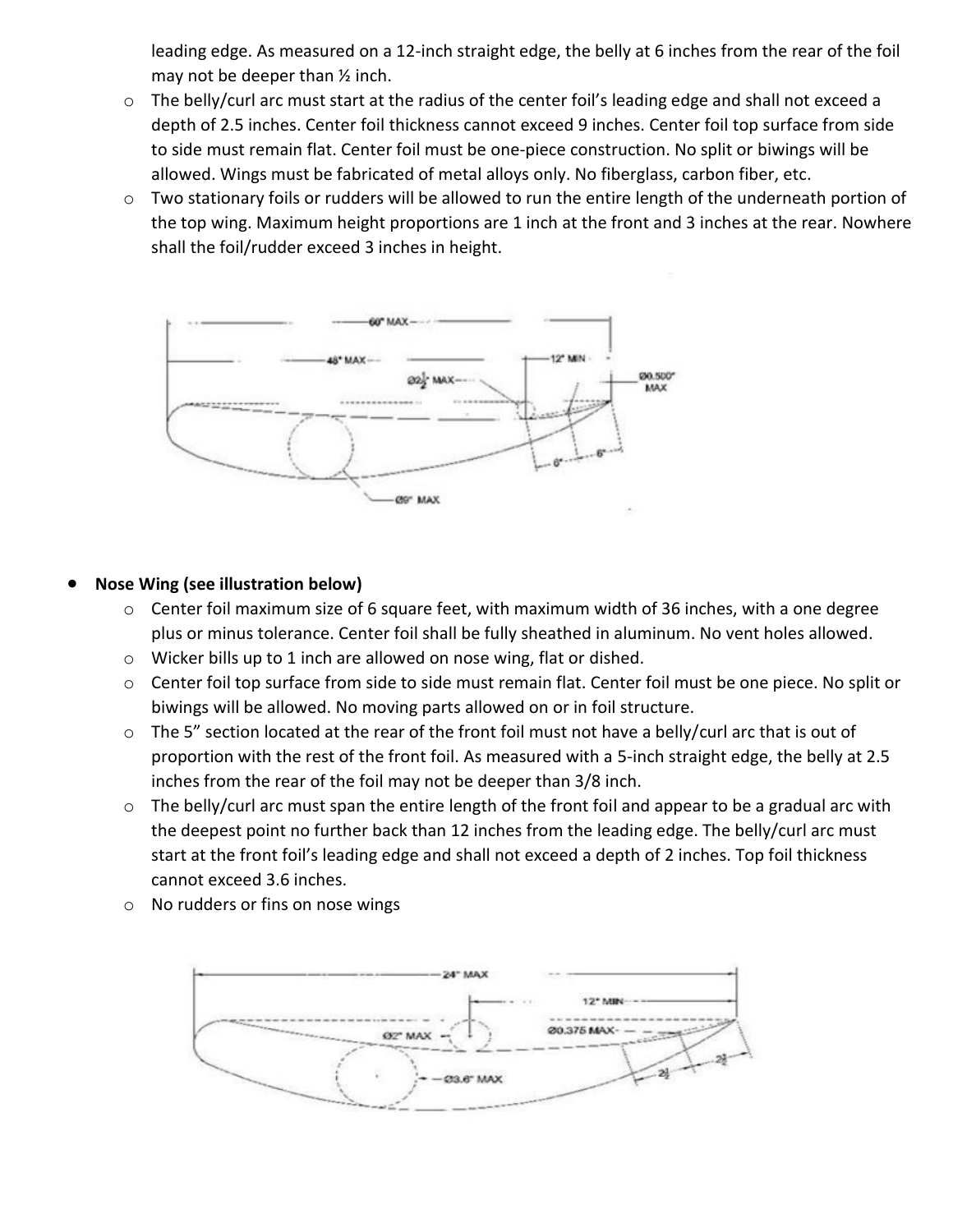## • **Sideboard Panels**

- o All side boards must be within an eight-degree plus or minus tolerance and be square to the center foil.
- $\circ$  Side panels may not be supported by braces whose section is not horizontal. All braces or supports shall be oriented thin edge to face the air stream. Only rectangular, round, or oval metal braces, not exceeding 1 inch in width, may be used.
- o No aero section side panel brace material is allowed. No brace or support shall resemble a wicker bill or a split wing.
- o **Top Wing** Sideboards maximum size is 72 inches long and 30 inches tall. Panels must be of onepiece construction. Panels must be fabricated flat to have no turnouts or flaps made of more than 2 inches of material on the front or rear of panel, and no more than 1.25" of turnout as measured form the center foil. The leading edge of the sideboard may not be behind the leading edge of the center foil.
- o **Front Wing** Side boards maximum size is 12 inches tall and 26 inches long, with no more than one inch overhang from the center foil front edge to the sideboard front edge. Sideboards may have front, back, top, and bottom turnouts of no more than ½ inch.
- **Fuel**
	- o Methanol or Ethanol only! No NITRO or other additives are allowed.
- **Tires**
	- o **ANY brand sprint car tires can be used**.
		- o **Left Rear tire must be a 92 and or a 29.0 stamped casing and must durometer a minimum of 35 (shore hardness)**
		- o Right Rear tire must durometer a minimum of 45 (shore hardness)
		- o **Must run the same LR and RR tires for both your qualifying heat and A-feature events.**
			- Tires will be marked by BOSS officials immediately following hot laps. You must bring your car (or tires) to the designated official's area to be marked.
			- Any legal-unmarked tires can be used for races other than your qualifying heat and Afeature.
			- **If you have a tire failure of any kind, including but not limited to, a puncture, blister, excessive wear, and or 'other', you will be allowed to replace your damaged tire with an acceptable USED tire. The USED replacement tire must be approved and marked by a BOSS official, and you will be forced to tag the back of the A-feature. No exceptions!**
		- o **Absolutely NO tire bleeders of any kind!**
		- o Absolutely NO tire softeners, no conditioners, no altering of tires with any natural or unnatural chemicals

## **If you have questions or need more information, please contact:**

## **Will Eggimann**

m: 214-210-2763 e: [sprintcarbandits@outlook.com](mailto:sprintcarbandits@outlook.com)